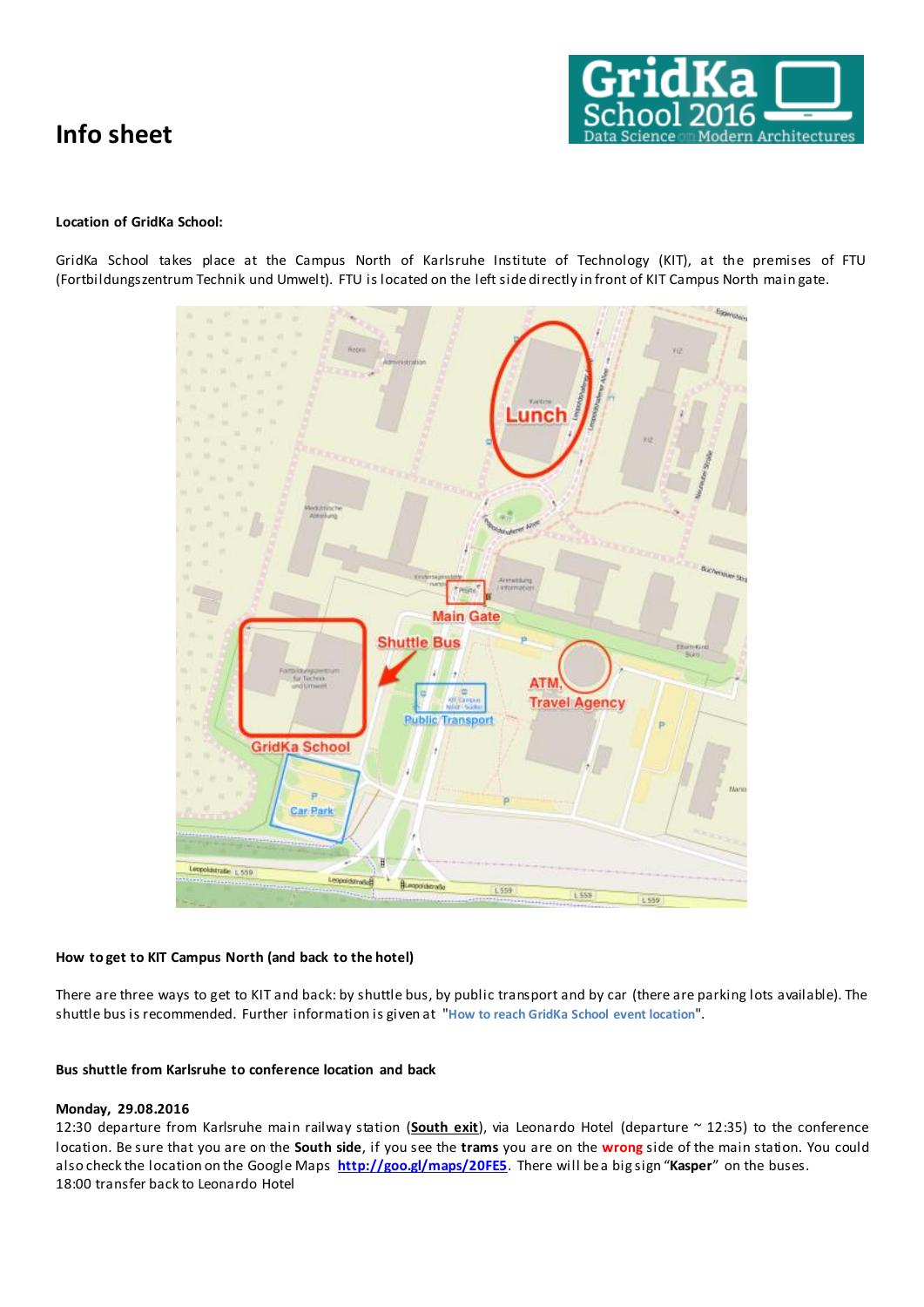

## **Tuesday, 30.08.2016**

8:15 departure from Leonardo Hotel to the school location at FTU Campus North 22:00 transfer back to Leonardo Hotel (Buses will leave at SCC (Tarte Flambee Event Location!))

**Wednesday, 31.08.2016** 8:15 departure from Leonardo Hotel to the school location at FTU Campus North 20:30 transfer back to Leonardo Hotel

## **Thursday, den 01.09.2016**

8:15 departure from Leonardo Hotel to the school location at FTU Campus North 18:00 transfer back to Leonardo Hotel

## **Friday, den 02.09.2016**

8:15 departure from Leonardo Hotel to the school location at FTU Campus North 12:00 transfer to railway station

## **Access to the KIT Campus North site for lunch and the social event**

KIT maintains a rather high level of security (it was the location of the first German nuclear research system and still has a few nuclear installations on-site). For the daily lunch and for the social event on Tuesday evening you need to enter the KIT Cam pus North site. To avoid inconvenient queuing in line at the entrance we have already pre-registered you, that is why you were asked for date and place of birth in the online registration form. If you did not provide this information, please do so as soon as possible (write an e-mail to **[GridKa-School@scc.kit .edu](mailto:GridKa-School@scc.kit.edu)**). To enter the site just show your GridKa School badge and bring along your passport (for citizens of European Union a regular ID card is also accepted), please.

## **Lunch and coffee breaks**

You will be offered coffee, tea, cookies, fruits and refreshments during the whole school day at FTU. Lunch is available at Canteen located on-site at KIT Campus North. You need to bring along your GridKa School badge to enter the site, please do not forget it in the hotel. **The lunch is not included in the school fee** and **you need a rechargeable card for cashless payment**, which is available for 10 Euro including a deposit of 2.50 Euro. You can get the card at the registration desk or one of the vending machines inside the canteen. To recharge your card or to get back your deposit, please use one of the vending machines at the canteen.

## **Opening hours canteen**

**Canteen** 11:30 - 14:00 **Cafeteria** (same building) 7:30 - 18:30 (continuous) meals until 18:00

#### **Electric power**

We will provide a sufficient number of power sockets for all participant notebooks.

(For participants from abroad: please be aware that the plugs in use are of CEE-7/7 system. Take a look at **[wikipedia](http://en.wikipedia.org/wiki/Mains_power_systems)**) if you are in doubt. German standard for current supply is 230V/50Hz.

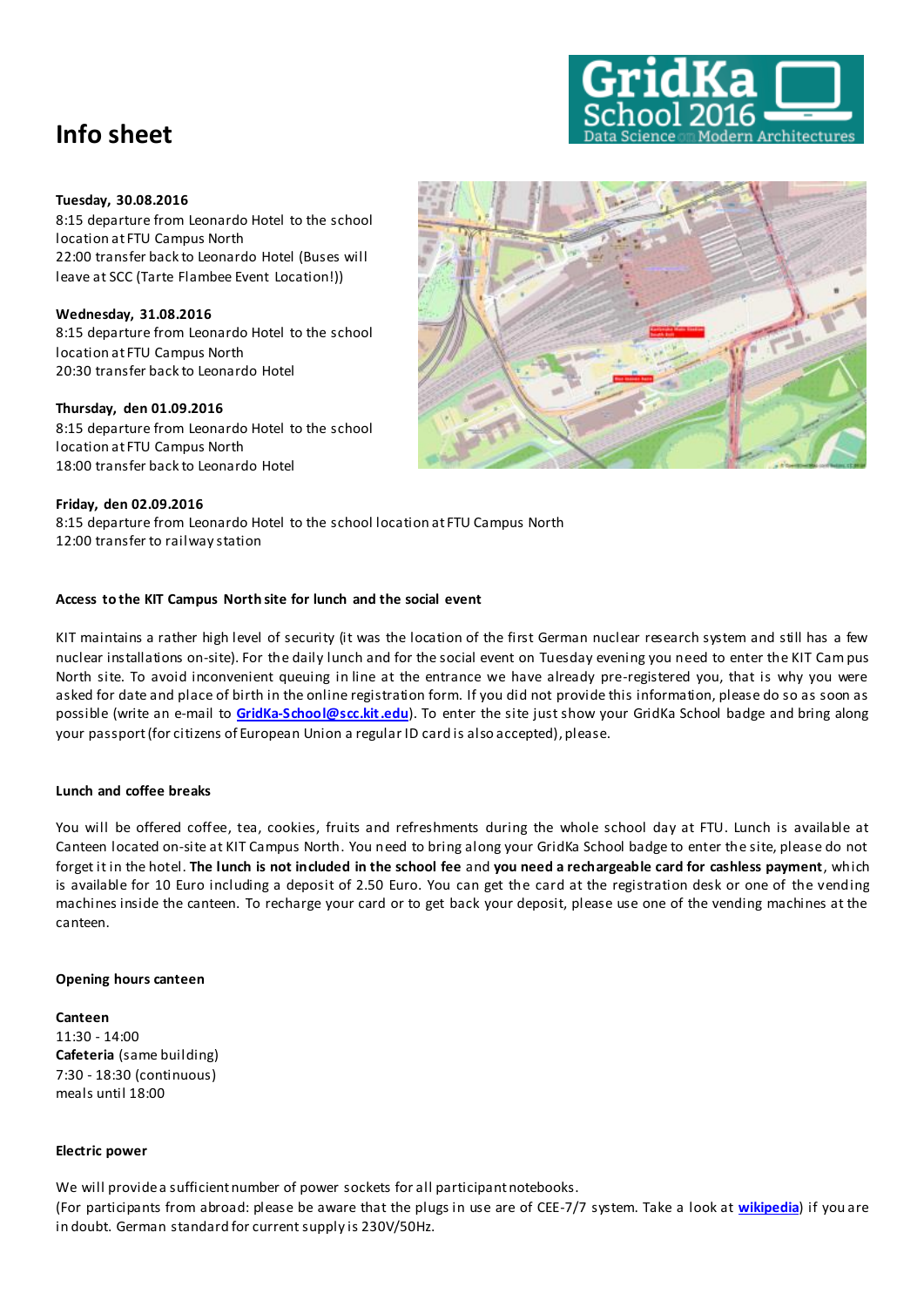

#### **Apple / Linux / Windows notebooks**

For all hands on sessions you will need a laptop. Please don't forget to bring your laptop to the conference. They definitively need to have ssh, a web browser (firefox advised) and working WLAN card; root privileges are highly advised.

#### **Guest WLAN access for GridKa School 2016**

Select the network "vpn/web/belwue" and start your favorite web browser and try to access any web page. You will be redirected to the guest account login page.

You will find your username and your password in the documentation briefcase. This account is valid for the whole GridKa School. In addition, the "eduroam" network is available in the GridKa School rooms.

#### **GridKa School Survey**

To keep the technical program of the school at highest quality and make it more attractive and exciting in future we (school organizing team) have prepared a short survey on school talks, sessions and general organization. We will provide the link via email to the participants.

## **Rooms for parallel courses from Tuesday until Thursday:**



#### **Evening Program**

#### **Tuesday evening:**

One of GridKa School's traditions is the "Tarte Flambee" (an Alsacian speciality made from a very thin layer of pastry topped with sour cream, chopped onions and bacon) served at the informal social event on Tuesday evening. Beer and alcohol-free beverages will be provided. After the Tuesday sessions we will meet in front of the FTU and go together through the KIT gate to the event place.